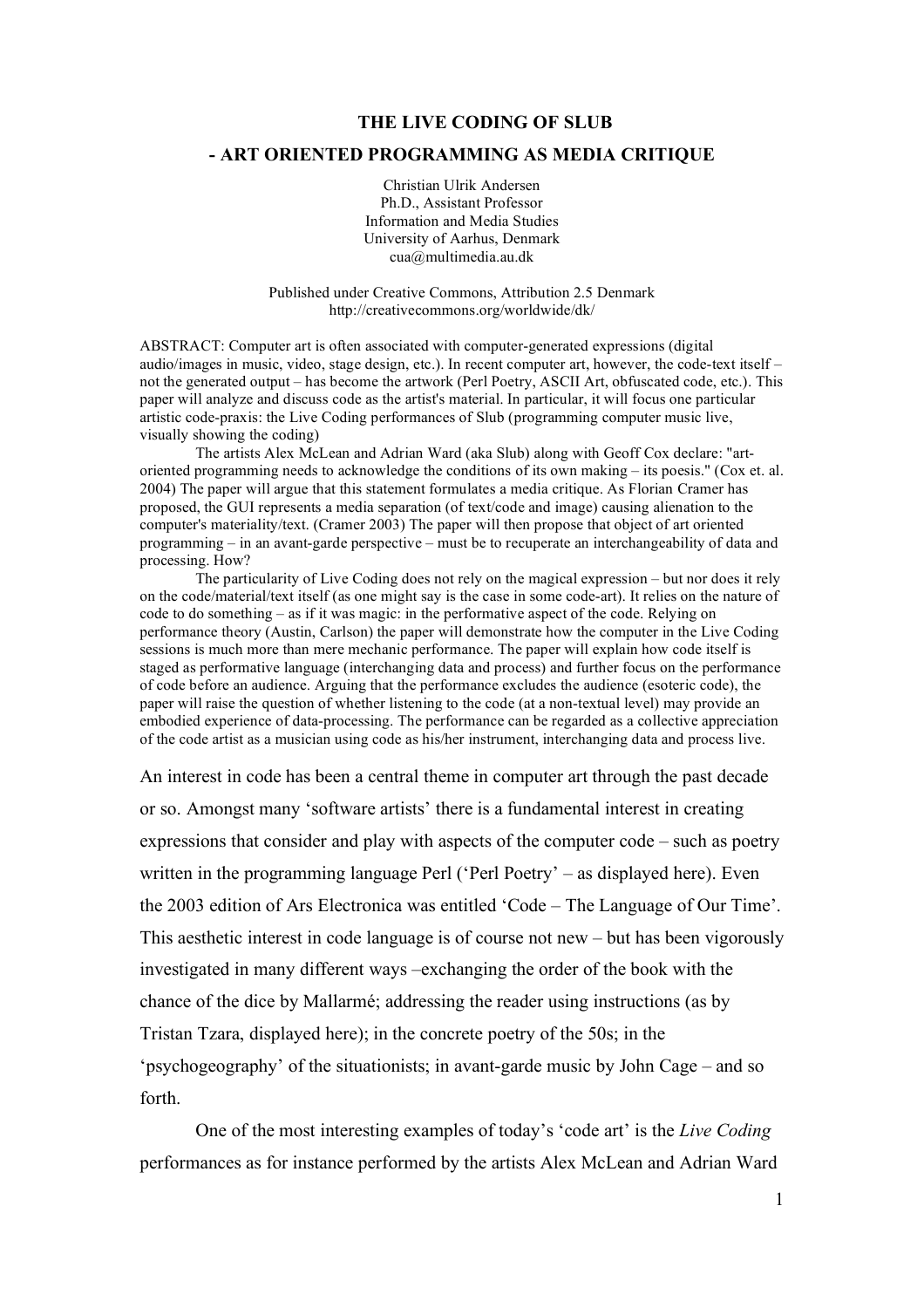(aka *Slub* and I mention them because McLean and Ward, along with Geoff Cox, have been very explicit about their praxis – but in general one can consult the website toplap.org for an overview of the praxis of live coding: events, writings, software, etc.). $<sup>1</sup>$ </sup>

What is unique in a live coding performance is the incorporation of a *live* aspect of code, not usually seen. In their performance the two programming artists experiment with live programming of electronic music. Instead of having preprogrammed the music or performing through a graphical software application interface (a sequencer e.g.), the live coders appear as musicians mastering the code as a musical instrument. Through large screen projections displaying the artist's code, the audience at their side gets a glimpse of the code as the creative force in the music. To emphasize the particularity of the live coding performance, the code-text is ultimately deleted: Contrary to how we usually see computer code, the code is ephemeral; it is the coding performance that is the work of art – not the algorithms themselves.

How do we perceive this obsession with code in software art? What makes a 'code performance' particular – to the user of a computer; to the programmer; and to the audience?

In this presentation I want to discuss *live coding* as a media critique; the live coders' reasons for reclaiming what could be called a *code poesis*; and finally, what all this means to an ignorant audience. I will argue that we must understand the live coders' obsession of code as an affirmation of a performative aspect, usually repressed in our operation of the computer. Their musical performance involves a critique of the computer as media and of the status of both programmer and user in our society.<sup>2</sup>

## Code as media critique

 $\overline{a}$ 

When Alan Kay developed the first graphical mousecontrolled computer environment at Xerox PARC in the

<sup>&</sup>lt;sup>1</sup> Performed e.g. at the Read me festival for software art in Aarhus, Denmark, 2004. http://projects.dorkbot.org/rd04/wiki/MediaFiles?action=AttachFile&do=view&target=livecodingread\_me04-01.mov<br>Many other audio and video examples can be found at http://toplap.org.

 $^2$  In my discussion of the roles of the user and the programmer, I very much depend on the aesthetic and political philosophy of Jacques Rancière – but, because of the scope of the conference being 'code' and the limited period of time we are granted as speakers, I feel obliged to keep this reference implicit.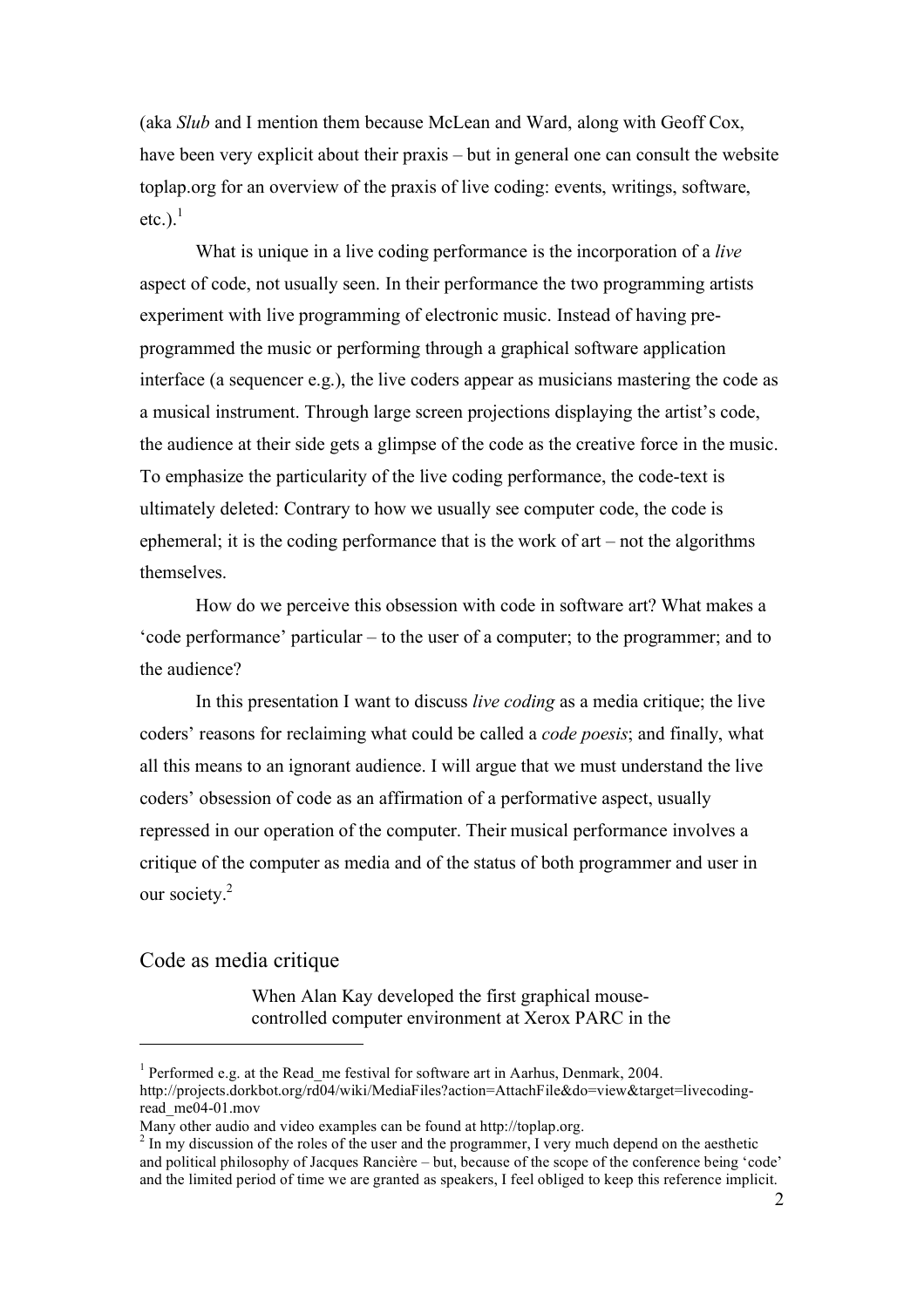1970s, the separation between 'usage' and 'programming' was for the first time implemented as separation of media. 'Usage' became graphical, 'programming' textual. The gap widened with the commercialization of Kay's ideas through the Apple Macintosh and Microsoft Windows. (Florian Cramer 2003, 100)

As interface historians often have stated, it is the invention of the Graphical User Interface that made the computer available to a general public. The German software theorist Florian Cramer, however, describes the negative effect of the GUI as an absolute media separation (Cramer 2003, p. 100). The GUI seemingly separates the computer code (the text) from the use of the computer (the image). Before the GUI, this was not the case. In the old days – where you interacted with computers by writing instructive text– the one using the computer and creating its images was also the one writing the text/programming the machine. When the user no longer writes the text and the code becomes invisible, her role is reduced to the one of the reader.

One may actually say that 'the user' as a passive, consuming recipient is born the moment you separate the text from the image. From having been the user's own machine that she coded herself, the user is now staged as a spectator – with very limited awareness and control of her own position. The computer is absorbed by the consumer society.

An artistic uproar against the invisibility of the code is, as such, a resistance to a visual, capitalistic, consumer, media society. This revolt is not unlike a traditional avant-garde way of thinking and acting: It wants to reveal the consumer society's anaesthetization and alienation ('verfremdung') of the consumer. The hacker, the one insisting on accessing the code and writing her own code, does to the graphical user interface what Brecht did to the theatre. With a reference to Roland Barthes' idea of 'le scriptible' (Roland Barthes 1970, p. 10), Cramer thus advocates for a 'writerly computing' where the user is not just a consumer but also a producer of the text (Cramer 2003, p. 10). In this line of thinking, the user should once again become a programmer.

A broad line of software artists claim – partially inspired by Cramer – that in a culture where our most valuable tools are computer interfaces that organize and represent invisible data as images, one should maintain a critical approach to these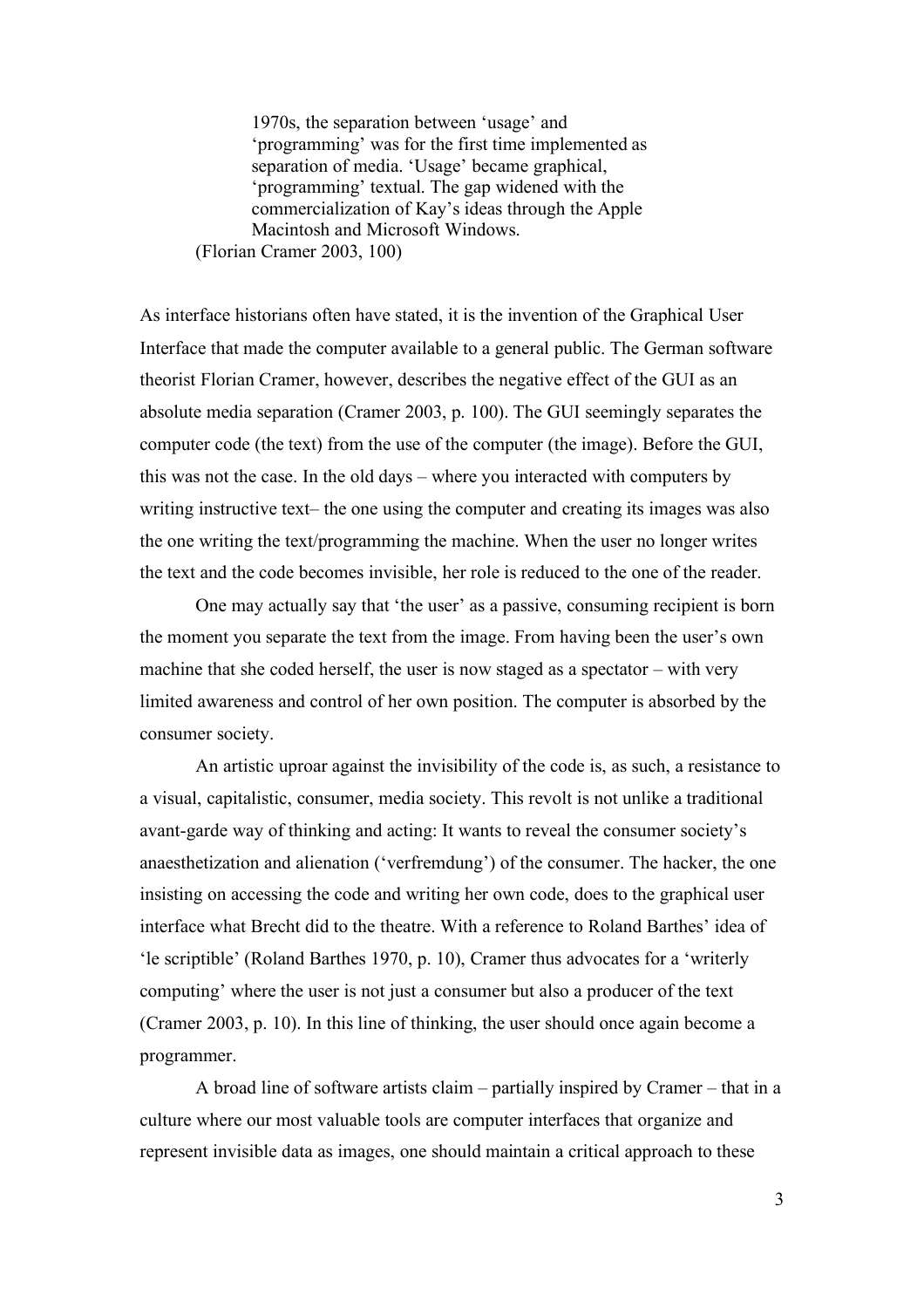representations. The present trend in computer art, exhibiting the otherwise revealed code, perceives itself as such a critique*.*

The *Live Coding* performances however, I believe, cut deeper into the implications of this so called 'media separation' alienating the user. They not only suggest that the code itself is suppressed, they also suggest that a *performative* aspect is suppressed in the usual employment of the computer in our society. To understand this and how and why *live coding* revives a performative aspect of code, we must first look deeper into how computers and code actually operate.

The role of the reader/user: The performative language – code as instruction

"Open, sesame!" (1001 Arabian Nights)

The critique of the Graphical User Interface seems to favour the text for the graphical. The issue, however, is not whether the presentation of the computer is graphical or textual. It is a question of semantics and grammar. We must therefore begin by taking a closer look at the particularity of code as a type of language.

John Langshaw Austin states in *How to Do Things With Words* that language does not just make sense by referring to- or describing an object in a factual way.

Most likely, nothing would ever happen if someone incidentally stood in front of the cave of the 40 thieves and said "cave". What is crucial is that Ali Baba knew 'the magic words'. We are witnessing two oppositional language systems: An abstract, symbolic language with signs relating to objects (as when I say "cave") and a performative, magic language where speaking involves an action (as when I say "open, sesame!").

Austin draws attention to these other semantic sides of language and speech not usually emphasized. The utterance of certain sounds may refer to a meaning. But apart from its referential signification it is also characterized by *il-locutionary* acts. In saying something you actually also *do* something. You may for instance promise something, order something or claim something. What is meant, of course, depends on the situation – a semantic, discoursive level of language, allowing the user of language to generate more complex enunciations.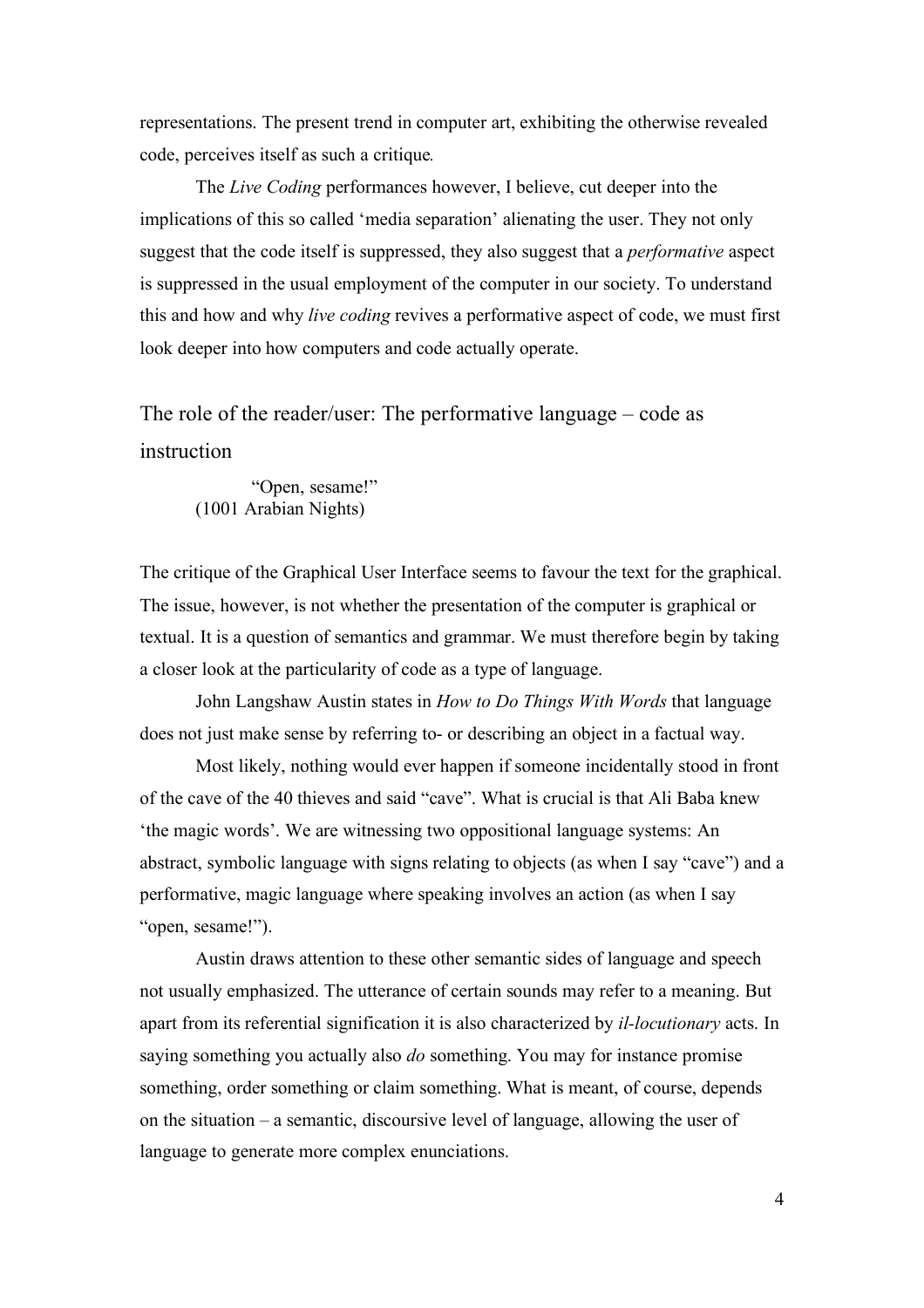Even though computer code is not meant to be spoken, code as a type of language compares very well to Austin's ideas of 'speech acts' (as also German curator and media theorist Inke Arns confirms). <sup>3</sup> Computer code is full of 'magic words' and it is essentially performative. This implies a language that is instructive and a language where the situation dictates the meaning of the speech act. This way, by referring not to the meaning of the word but to the situation in which it is used, higher levels of complexity can be reached.

Not all ways of instructing a computer, however, allows a semantic complexity. At an abstract level where users interact with computers, we find the graphical user interface. The graphical user interface tends to be predominantly referential. Symbols refer to certain meanings and actions. The 'trash bin' symbol signifies the deposition of files e.g. The one using the graphical symbols to operate the computer is thus cut off from semantic operations where you combine words and create situations yourself.

Whereas the average user of a computer operating graphical symbols uses a referential language, the *live coder* insists on using the code as a speech act. Exhibiting this type of interaction based on the programmer's own algorithms and instructions is not so much about denying the visual images of the computer and promoting its textual level as it is about stressing a certain grammar and semantics of the computer that the graphical user interface traditionally denies and suppress. What is rejected is not the images themselves but the fixation of the user of the images and the assertion of other behaviours and languages that escapes these traps of visual culture. In that sense, live coding carries several characteristics of other contemporary art genres also reclaiming a performative aspect of language and a political, democratic right to express oneself.

But it is not just the use of the computer and the role of the user that is transformed in live coding; it is also the programming and the role of the programmer.

 $\overline{a}$ 

<sup>3</sup> As discussed at SLSA'07 conference*, Code*, in Portland, Maine, Austin's speech act theory seems only appropriate when talking about code as a bodily, sensual experience – as it is the case in Live Coding. Code as perceived and performed by the computer is better described by linguistic theories focusing on the performative properties of language itself, isolated from the body (as e.g. the semantic theories of Émile Benveniste).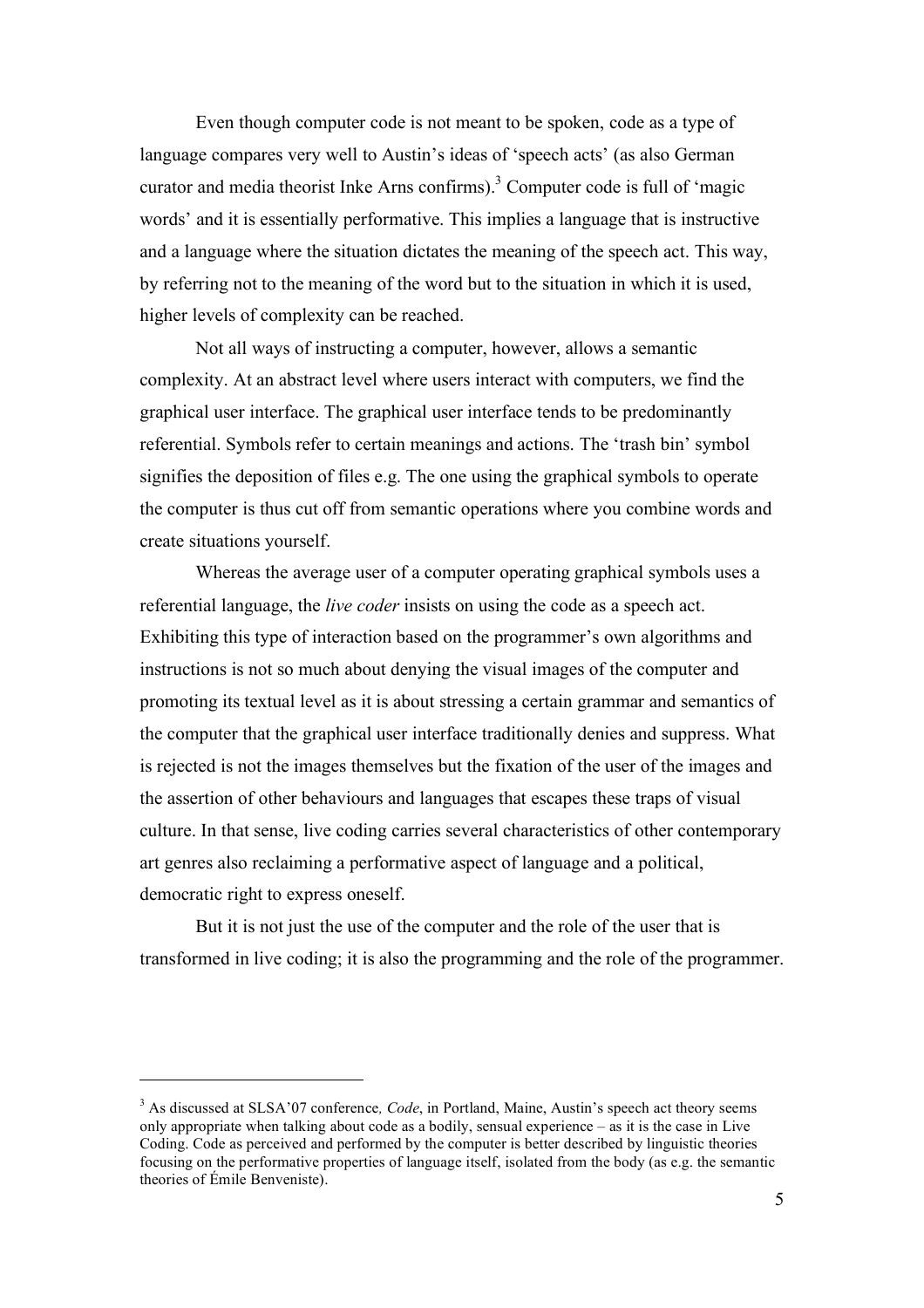## The role of the author/programmer: The performing machine – code as ephemeral

*... code as performative: that which both perform and is performed.* (Cox, McLean & Ward 2004, p. 161)

In the 1930s the British mathematician Alan Turing proposed a sort of calculating machine where a mathematical language based on numbers (arithmetic) is replaced with a mathematical language based on letters (algorithms). This machine can perform any mathematical calculation – as long at it is represented as an algorithm, meaning a well defined (textual) instruction for alterations of states. Perhaps one could say that this machine holds not the calculation but the recipe of the calculation.

The Turing-machine (so called – and, later to be known as the computer) is thus characterized, not by the calculations as such, but by their symbolic expression and the possibility of making the symbolic expression available in a physical/mechanical form. A computer is therefore a particular technological invention characterized by being (both) text *and* machine, media *and* tool – an invention where information and process are inseparable.

As such, one may talk about a computer as a tool, a machine that performs – just as other machines perform. This type of performance however – contrary to the raw power of the engine – makes little sense without understanding that that which is performed (the 'recipe' or the text based instruction) is also that which performs. One does not appropriate the computer as a tool without acknowledging the text-media. *Live Coding* seems to stress this (lost) unification of media and machine by working with and displaying code as *live*. In *Live Coding* an important aspect is the insistence on a type of employment of the computer where the code at once processes (appear on the screen as instructions for the machine) and is processed (appear as music).

Hence, *Live Coding* is not about finding an algorithm 'that sounds beautiful' (the beauty of mathematics and machines) but about interacting with the machine, constantly making alterations and development in the music. The code is not just a set of instructions – it has become ephemeral. The point of writing code in the live coding sessions is not just to leave a set of instructions for the computer but to use instructions to manipulate the music, approaching a situation where they operate the computer as a musical instrument. As the live coders express it themselves:

6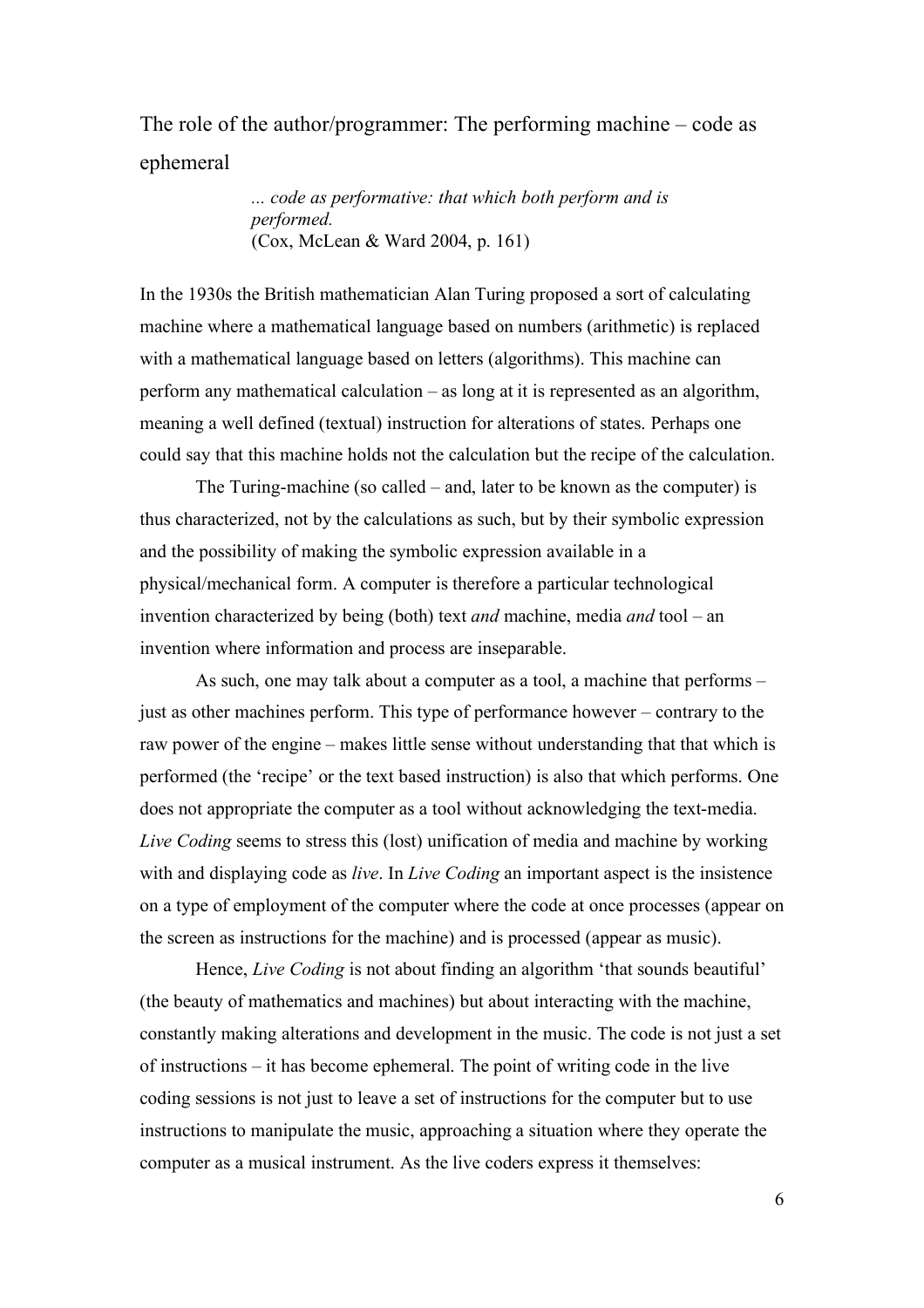"Live coding is the activity of writing (parts of) a program while it runs. It thus deeply connects algorithmic causality with the perceived outcome and by deconstructing the idea of the temporal dichotomy of tool and product it allows code to be brought into play and artistic process." (Alexander et. al. 2004, p. 244)

*Live Coding*, thus, stands in sharp contrast to the usual experience of the programmer - producing text and then feeding the text to a computer that produces something. He is now a performing artist in search for an experience of a *differance*, a conceptual gap between instruction and outcome – an experience of a *code poesis* (the term used by the live coders themselves). He is searching for *the making* of computer music:

> ... art-oriented programming needs to acknowledge the conditions of its own making – its poesis. (Cox, McLean & Ward 2004, p. 161)

Now, having dealt with how *Live Coding* challenges the roles of both computer users and programmers, one must acknowledge the fact that the audience at a live coding concert might not even understand code or care about the programmer. They might just be there for the dancing. In the coding sessions it is not just a computer performing music or a programmer writing code. A performance is always a performance for *someone* and live coding music performances are live concerts before an audience that sees the code but don't necessarily understand it.

The role of the spectator: The musical performance – the agency of code //esoteric code

> "It is not necessary for a lay audience to understand the code to appreciate it, much as it is not necessary to know how to play guitar to appreciate watching a guitar performance." (Alexander et. al. 2004, p. 248)

My last and concluding remark on the live coding performances is then that writing code must be seen as agency - *a way of acting*.

Only to the machine and the initiated does code make any sense. The code and the writing of code involves, however, a third kind of performative action. In Austin's terms, this would be a *perlocutive* act that, when performed with the machine, *does*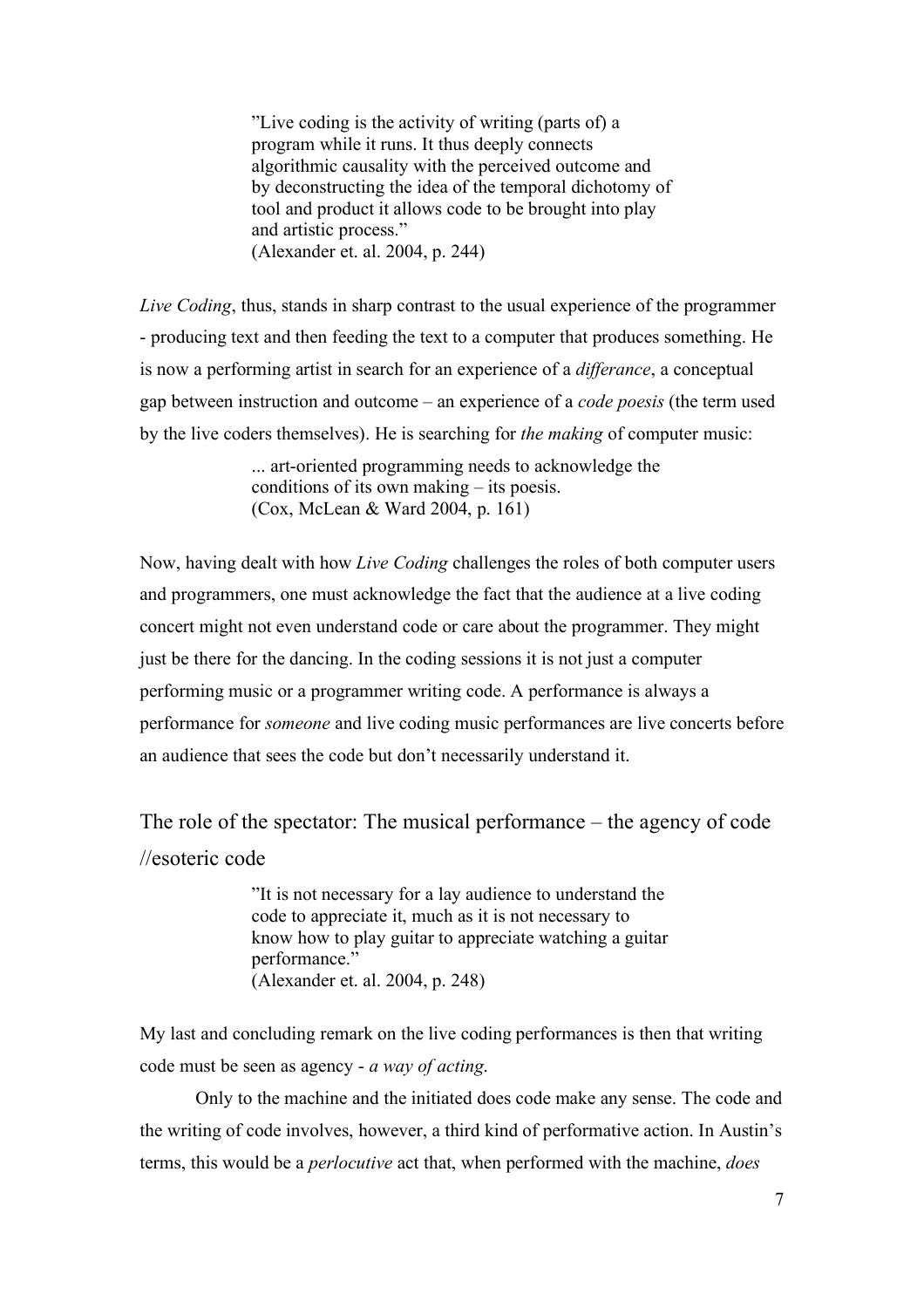something to an audience. *Live coding* is not an attempt to make people understand the exhibited code but an attempt to affect the audience – and possibly to make them dance.

By transferring his experience as a programmer from someone who writes instructions to make the computer act, to someone who actually acts himself and manages to use the code to create music that may be appreciated by an audience, the programmer attempts to redistribute his sensual experiences – in the terms of Jacques Rancière. <sup>4</sup> The object of *live coding* is to direct the conditions of creation towards a *poesis* of code – a kind of making, directed towards an aesthetic practice of expressing oneself. This experience and investigation of a code *poesis,* that forms the basis of using the computer as a personal medium for expression, is something that is usually not permitted in computing. In computing users are staged as actors who handle predetermined signification, and programmers are merely fulfilling the need to make new features available to the users. Applying a creative, semantic, complex use of computer language, transforms the computer into a means of expression. Using code in an aesthetic practice may sound good and may make people dance but it is therefore essentially also a political action insisting on the right to speak and on one's own control over technology. Admiring such attempts does not necessarily involve an admiration of the computer's performance, nor of the code itself but of the programmer's incisive insistence of using the computer and the code in his or her own way. The programmer is transformed from a technician to a wizard whose mastery of the magic words and redistribution of the senses, we may all admire – even though we might not understand them.

 $\overline{a}$ 

<sup>&</sup>lt;sup>4</sup> "I conceive it *f*the wild appropriation of high language by the common people in the 19th century] as *the widespread availability of writing which meant the very condition for making history: the possibility for anybody to appropriate for him- or herself another ethos than the ethos suited to their condition."* (Jacques Rancière 2005: 16).

Rancière's conception of a redistribution of the sensual experiences corresponds to an appropriation of an 'ethos' (experiences, thoughts and behaviours) not normally assumed by a class – and often forbidden and illegal. In this quote Rancière refers to the act of writing poetry (the language of the bourgeoisie) and the establishment of nocturnal literary societies by the working class in  $19<sup>th</sup>$ century France. Surprisingly, he does not see the class struggle as a complaint about the distribution of goods. What is at stake is the challenge of a social hierarchy's determination of life. The worker, who in a platonic world view ought to work at day and sleep at night, 'redistributes the sensible' by changing behaviour and challenging the norm – by doing what is not authorized: make noise, adopt a different (high) language, create nocturnal poetry societies, make newspapers, etc. My basic assumption is that this type of behaviour corresponds very well to some cultural groups' appropriation of the computer code today (the hacker e.g.).